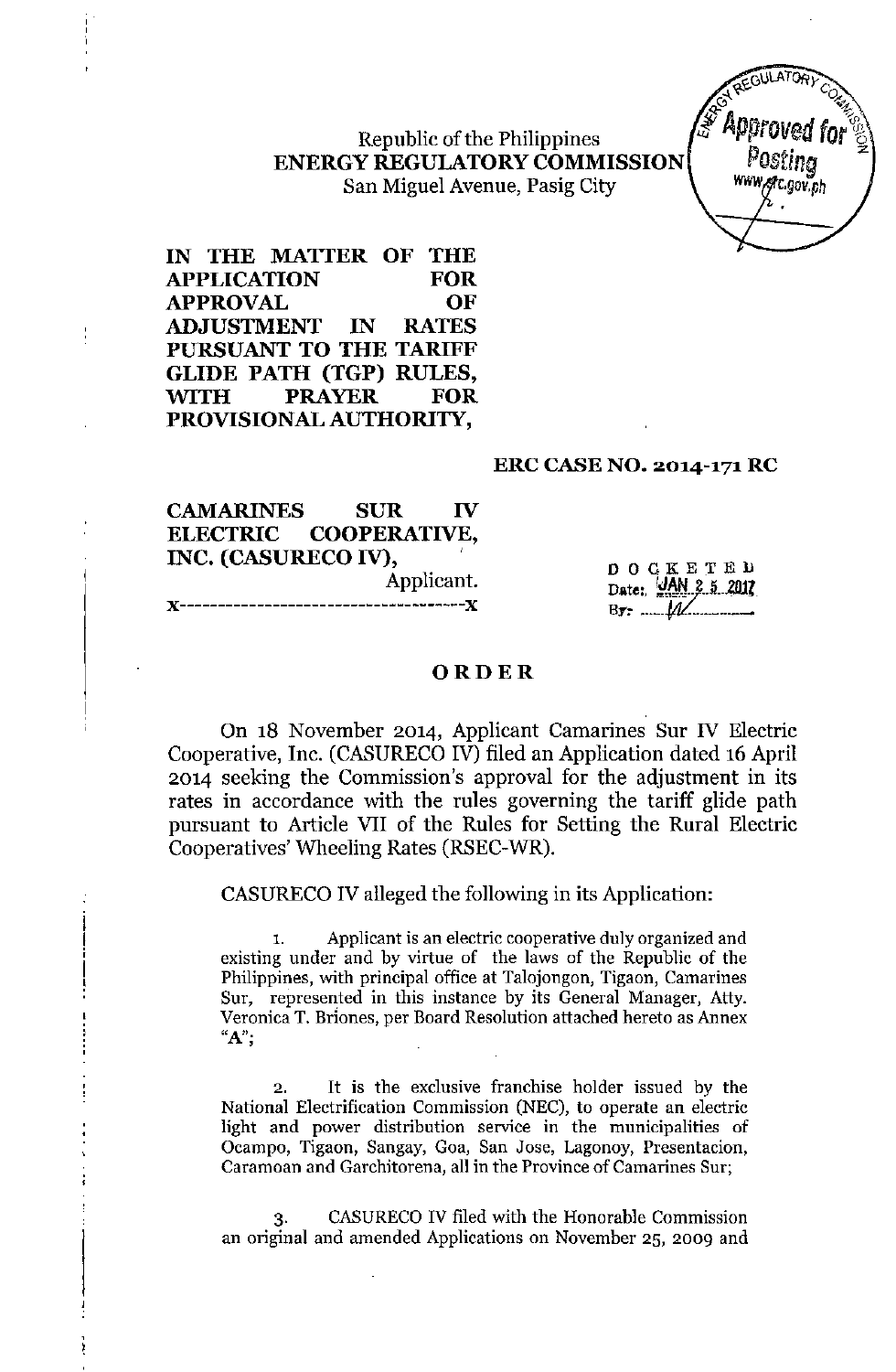December 1, 2009 respectively, for Approval of Proposed Adjustment in its Rates pursuant to the Rules for Setting the Electric Cooperatives' Wheeling Rates (RSEC-WR);

4. The Honorable Commission approved the Application granting the cooperative the following initial tariffs on its Distribution, Supply and Metering (DSM) Charges, among others, to wit:

|                              |                  | <b>CUSTOMER TYPE</b> |                       |                   |  |
|------------------------------|------------------|----------------------|-----------------------|-------------------|--|
| <b>PARTICULARS</b>           | <b>UNITS</b>     | Residential          | Low<br><b>Voltage</b> | Higher<br>Voltage |  |
| <b>Distribution Charges:</b> |                  |                      |                       |                   |  |
| Demand Charge                | PhP/kW           |                      |                       | 267.90            |  |
| Distribution System Charge   | PhP/kWh          | 0.8449               | 0.9259                |                   |  |
| <b>Supply Charges:</b>       |                  |                      |                       |                   |  |
| Retail Customer Charge       | PhP/Customer/Mo. |                      | 40.15                 | 40.15             |  |
| Supply System Charge         | PhP/kWh          | 0.7732               |                       |                   |  |
| <b>Metering Charges:</b>     |                  |                      |                       |                   |  |
| Retail Customer Charge       | PhP/Meter/Mo.    | 5.00                 | 28.72                 | 28.72             |  |
| Metering System Charge       | PhP/kWh          | 0.4569               |                       |                   |  |

5. On 02 May 2011, the Honorable Commission promulgated the Tariff Glide Path (TGP) Rules pursuant to Article 7 of the RSEC-WR whereby during the regulatory period, the rate of the Electric Cooperatives (ECs) per group shall be adjusted using the following formula to wit:

Tariff x  $(1 + \text{index "I"} - \text{Efficiency Factor "X"} + \text{Performance Incentives "S")}$ 

The Index "I" shall be the escalation factor to be used in adjusting the rates to reflect the combined impact of inflation and load factor. There shall be an efficiency factor "X" to account for the operational efficiency of the ECs in setting their rates. There shall be a performance incentive "S" which shall reward or penalize the EC for above or below standard performance, respectively.

The TGP is intended as a cap and the EC may move up to the cap, if it is positive adjustment. If the cap is lower than the current average tariff, a reduction may be implemented.

6. The TGP is a rate adjustment mechanism which provides an opportunity for the EC's to adjust their rates once every three (3) years. The rate adjustments may occur at the start of the fourth year of the first Regulatory Period and every three years thereafter;

7. Under the TGP, the Regulatory period is six (6) years for each entry Group. For the Second Entrant Group, the first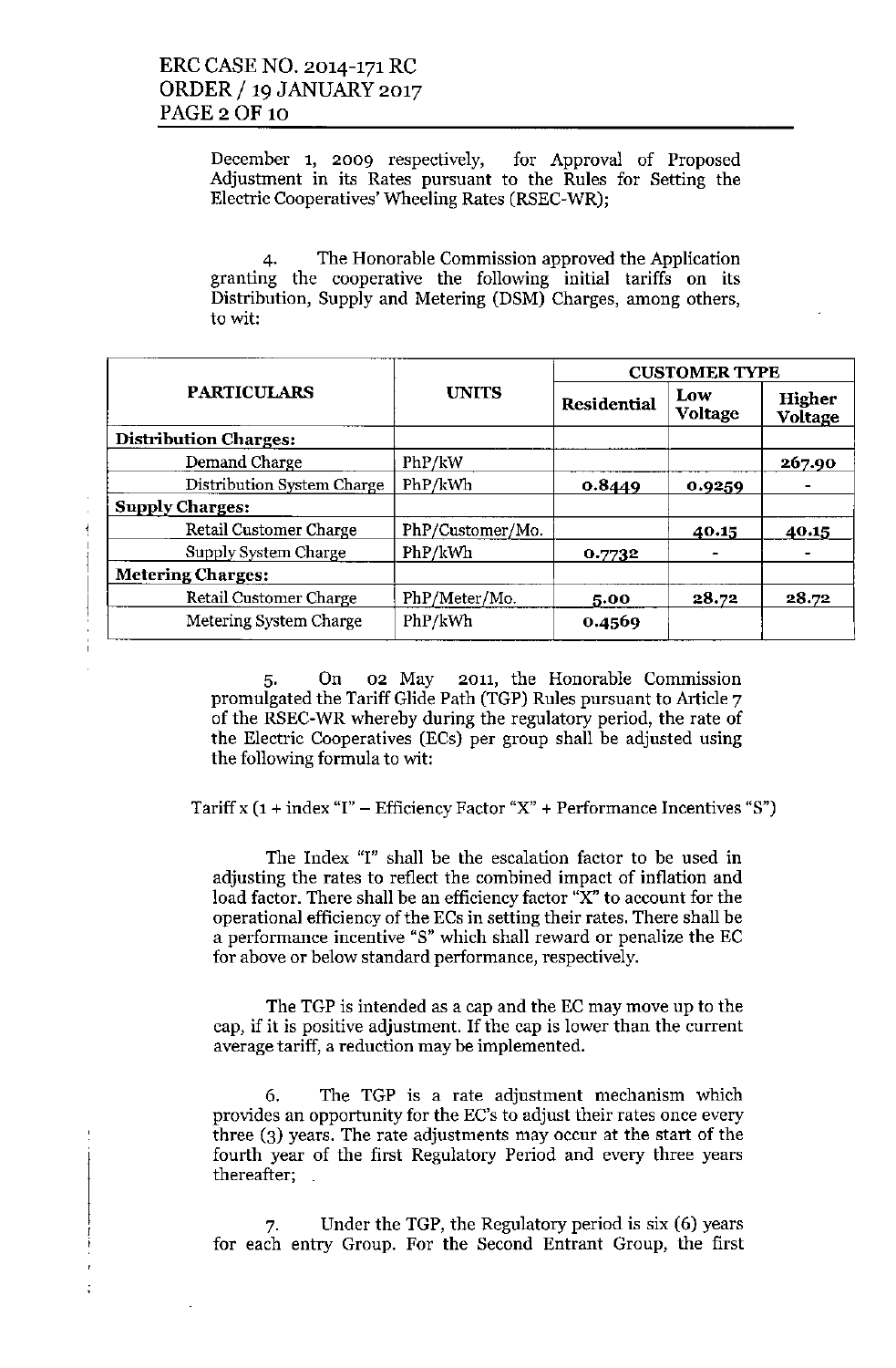regulatory period is from January 1, 2012 to December 31, 2017. CASURECO IV belongs to the Second Entrant Group;

8. Further, under the TGP Rules, the concerned EC shall use the following formula in determining the TGP for the first to third years of the Regulatory Period to wit:

 $TGP_A = TGP_n + TGP_{n+1} TGP_{n-2}$  where

 $TGP_n = I_n - X_n + S_n$ 

 $\frac{1}{2}$ 

 $\overline{\phantom{a}}$ 

 $N =$  the first year of the Regulatory Period and Succeeding Regulatory Periods

Except that for the first two years of the First Regulatory Period. "X" will be equal to zero and thereafter shall not be less than zero. The TGP calculated for each of the three years will be summed to determine the possible rate adjustment the starting on the Fourth Year of the current Regulatory Period.

9. Applying the methodology embodied in the TGP Rules, CASURECO IV has calculated the values of the "I", "X" and "8" and came up with the following results, to wit:

|                  | "I"      | "X"      | "S"       | <b>TGPA</b> | <b>TGP A</b><br>(excluding S) |
|------------------|----------|----------|-----------|-------------|-------------------------------|
| <b>YEAR 2011</b> | 7.09%    | $0.00\%$ | $-0.40\%$ | 6.69%       | 7.09%                         |
| <b>YEAR 2012</b> | $0.00\%$ | $0.00\%$ | $0.40\%$  | 0.40%       | $0.00\%$                      |
| <b>YEAR 2013</b> | $0.00\%$ | $0.00\%$ | 0.40%     | $0.40\%$    | 0.00%                         |
| <b>TOTAL</b>     |          |          |           | 7.49%       | 7.09%                         |

10. Applying the above values resulted in adjustments on CASURECO IV's DSM Rates, as follows:

### a.) WITH PERFORMANCE INCENTTVE "8"

| <b>PARTICULARS</b>           | <b>UNITS</b>     | <b>CUSTOMER TYPE</b> |                |                   |  |  |  |
|------------------------------|------------------|----------------------|----------------|-------------------|--|--|--|
|                              |                  | Residential          | Low<br>Voltage | Higher<br>Voltage |  |  |  |
| <b>Distribution Charges:</b> |                  |                      |                |                   |  |  |  |
| Demand Charge                | PhP/kW           |                      |                | 287.97            |  |  |  |
| Distribution                 |                  |                      |                |                   |  |  |  |
| System Charge                | PhP/kWh          | 0.9082               | 0.9953         |                   |  |  |  |
| <b>Supply Charges:</b>       |                  |                      |                |                   |  |  |  |
| Retail Customer              |                  |                      |                |                   |  |  |  |
| Charge                       | PhP/Customer/Mo. |                      | 43.16          | 43.16             |  |  |  |
| Supply System                |                  |                      |                |                   |  |  |  |
| Charge                       | PhP/kWh          | 0.8311               |                |                   |  |  |  |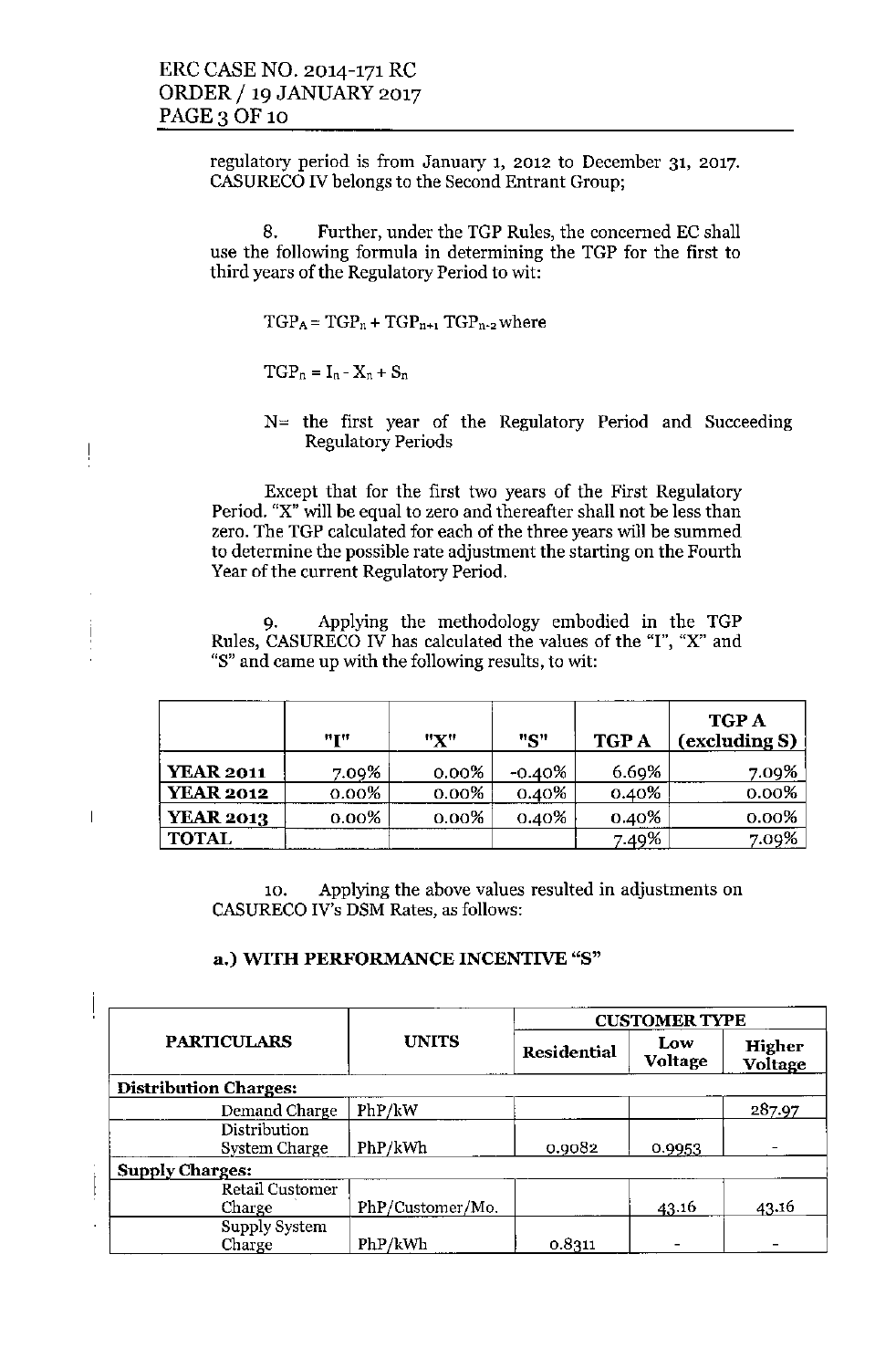# ERC CASE NO. 2014-171 RC ORDER / 19 JANUARY 2017 PAGE 4 OF 10

 $\frac{1}{2}$ 

| <b>Metering Charges:</b> |               |        |       |       |  |
|--------------------------|---------------|--------|-------|-------|--|
| Retail Customer          |               |        |       |       |  |
| Charge                   | PhP/Meter/Mo. | 5.3700 | 30.87 | 30.87 |  |
| Metering                 |               |        |       |       |  |
| <b>System Charge</b>     | PhP/kWh       | 0.4911 |       |       |  |

11. Applying the above values resulted in adjustments on CASURECO IV's DSM Rates, as follows:

### b.) EXCLUDING PERFORMANCE INCENTIVE "8"

| <b>PARTICULARS</b>               | <b>UNITS</b>     | <b>CUSTOMER TYPE</b> |                       |                          |  |
|----------------------------------|------------------|----------------------|-----------------------|--------------------------|--|
|                                  |                  | <b>Residential</b>   | Low<br><b>Voltage</b> | Higher<br><b>Voltage</b> |  |
| <b>Distribution Charges:</b>     |                  |                      |                       |                          |  |
| Demand Charge                    | PhP/kW           |                      |                       | 286.90                   |  |
| Distribution<br>System Charge    | PhP/kWh          | 0.9048               | 0.9916                |                          |  |
| <b>Supply Charges:</b>           |                  |                      |                       |                          |  |
| <b>Retail Customer</b><br>Charge | PhP/Customer/Mo. |                      | 43.00                 | 43.00                    |  |
| Supply System<br>Charge          | PhP/kWh          | 0.8280               |                       |                          |  |
| <b>Metering Charges:</b>         |                  |                      |                       |                          |  |
| Retail Customer<br>Charge        | PhP/Customer/Mo. | 5.3500               | 30.76                 | 30.76                    |  |
| Metering System<br>Charge        | PhP/kWh          | 0.4892               |                       |                          |  |

12. Consequently, applicant respectfully prays that it be allowed to implement either of the above two alternative calculated DSM rates either provisionally or permanently, starting January 2015, and up to the next regulatory reset;

13. In support of the foregoing computations, the cooperative is submitting herewith the following document (original copies will be presented during the hearing, if required) which are being made integral parts hereof, to wit:

(a) Proposed TGP Calculations and supporting documents using the prescribed templates:

- (i) Index "I" Calculation as Annex "B";
- (ii) Efficiency Factor "X" Calculation as Annex "B-1";
- (iii) Performance Incentive "8" as Annex "B-2";

(b) MFSR (Section B  $\&$  E) for years 2010 to 2013 as Annexes "C" to "C-3";

(c) Billing Determinants Template (kWh Sales, No of Customers, kW Demand for years 2010 to 2013 as Annexes "D" to "D-3";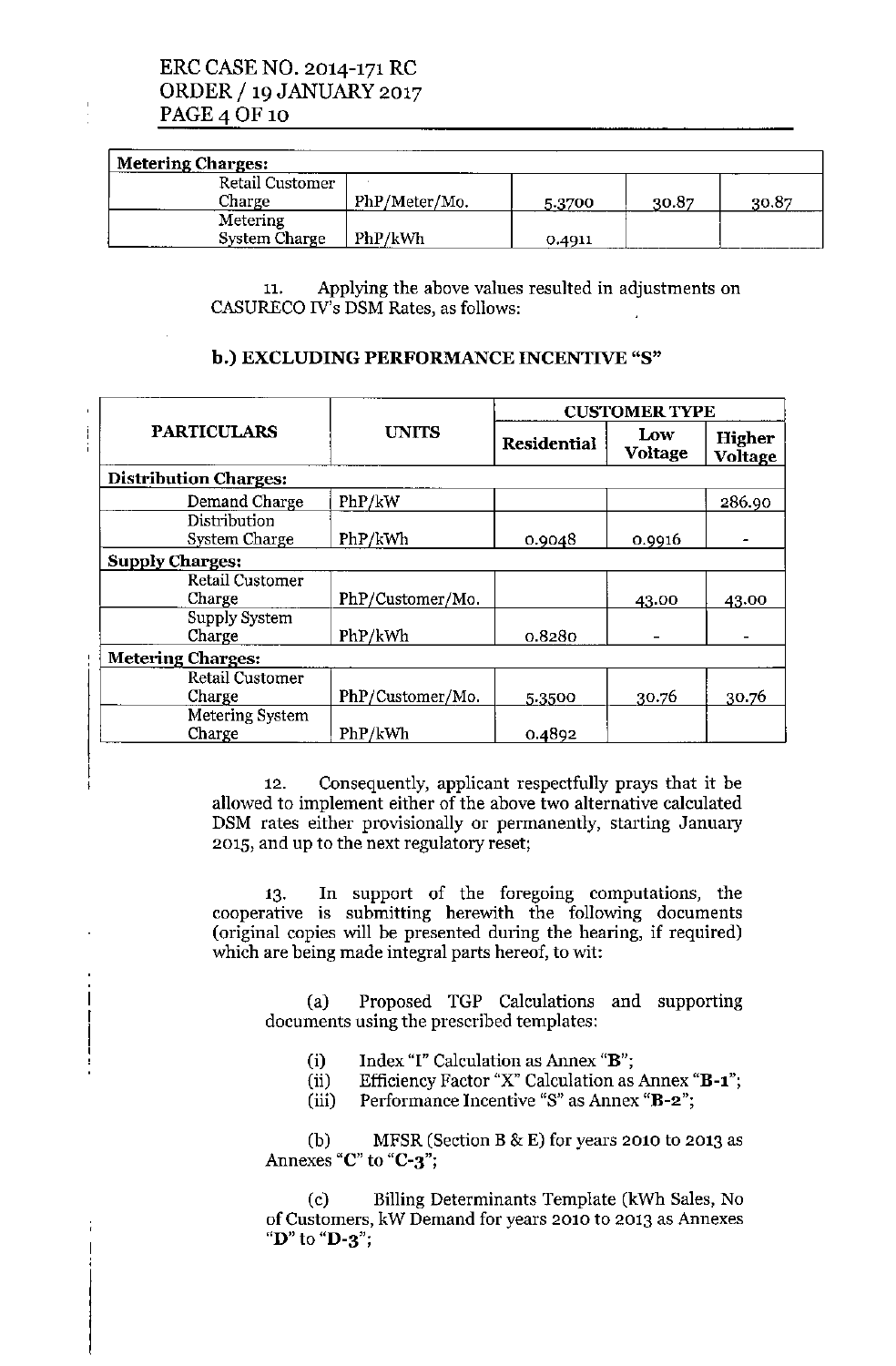ł

 $\overline{\phantom{a}}$ 

Ť

(d) Sample Bills (per customer type) for years 2010 **to 2013 as Annexes "E"to "B-3";**

Ce) Regional CPI as Annex "F";

(f) RFSC/Reinvestment Fund Utilization for years **2011 to 2013 as Annexes "G" to "G-2";**

**(g) Consumer Complaints for years 2011 to 2013 as Annexes "H" to "H-2"; and**

**(h) AuditedFinancialStatementsfor years 2010 to 2013 as Annexes "I"to "1-3".**

Ci) Detailed Computation of Man-hours for years **2010 to 2013 as Annexes "J" to "J-3"**

14. Finally, In compliance with the pre-filing **requirements for the instant application, applicant is likewise submitting herewith the following documents, which are being made integral parts hereof, to wit:**

- Ca) Proof of furnishing copies of the Application to the **Sangguniang Bayan of Tigaon and Sangguniang Panlalawigan of Camarines Sur as Annexes "K" to "K-**1"; and
- Cb) Publication of the Application in a newspaper of **general circulation in CASURECO IV's franchise area or where it principally operates, with affidavit of publication as Annexes "L"to "L-l".**

#### PRAYER

**WHEREFORE, premises considered, it is respectfully prayed of this Honorable Commission that pending evaluation of the instant application or after due notice and hearing, as the case** may be, CASURECO IV be allowed to implement either of the **following two (2) alternative proposed new rates for its Distribution,** Supply and Metering (DSM) Charges, starting January 2015 and up **to December 2017, to wit:**

|                               |              |             | <b>CUSTOMER TYPE</b> |                   |  |  |  |
|-------------------------------|--------------|-------------|----------------------|-------------------|--|--|--|
| <b>PARTICULARS</b>            | <b>UNITS</b> | Residential | Low<br>Voltage       | Higher<br>Voltage |  |  |  |
| <b>Distribution Charges:</b>  |              |             |                      |                   |  |  |  |
| Demand Charge                 | PhP/Kw       |             |                      | 287.97            |  |  |  |
| Distribution System<br>Charge | PhP/kWh      | 0.9082      | 0.9953               |                   |  |  |  |

#### a.)WlTH PERFORMANCE INCENTIVE "S"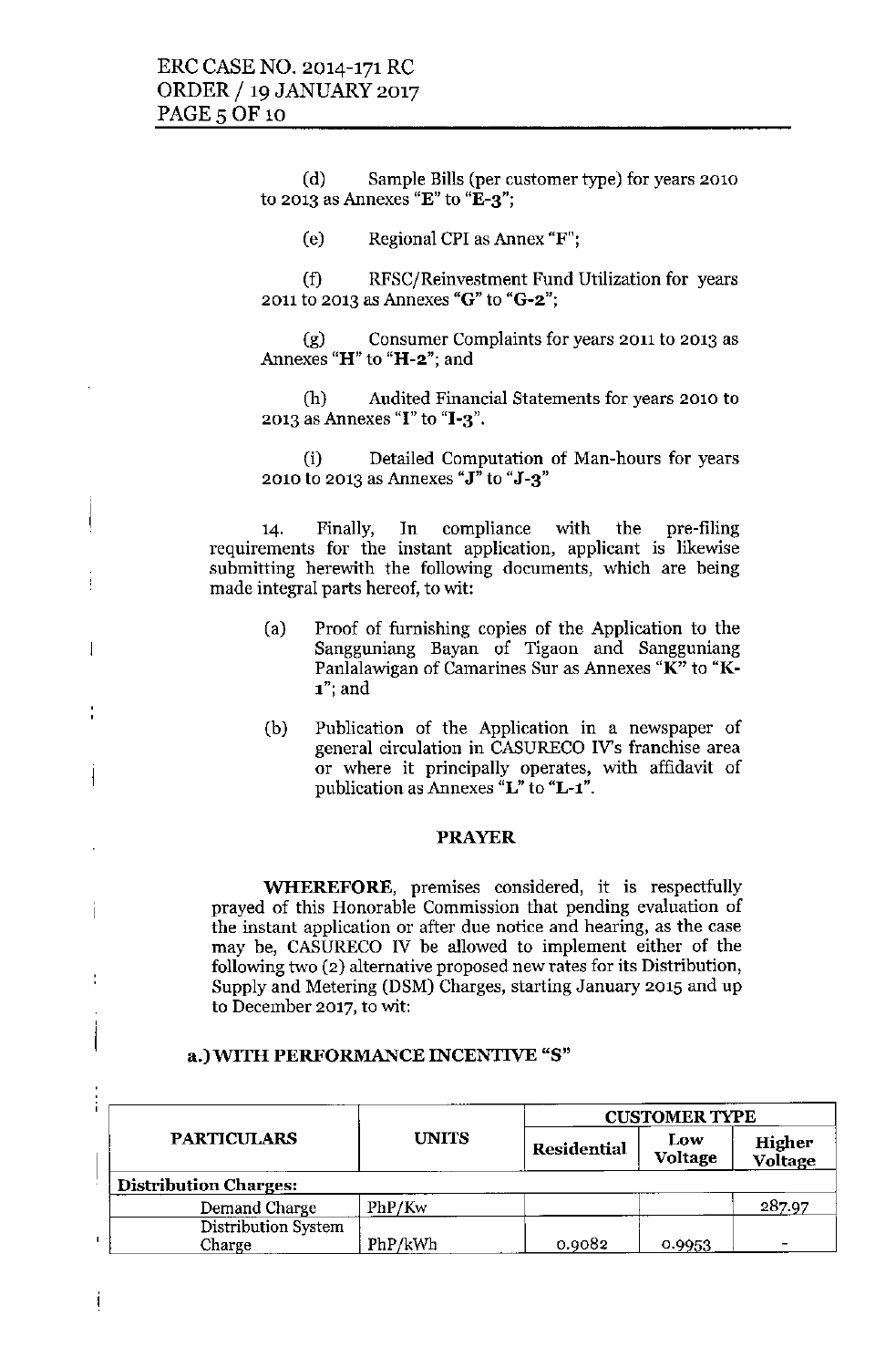# ERCCASENO. 2014-171 RC ORDER / 19 JANUARY 2017 PAGE6 OF 10

| <b>Supply Charges:</b>   |                  |        |       |       |
|--------------------------|------------------|--------|-------|-------|
| <b>Retail Customer</b>   |                  |        |       |       |
| Charge                   | PhP/Customer/Mo. |        | 43.16 | 43.16 |
| Supply System            |                  |        |       |       |
| Charge                   | PhP/kWh          | 0.8311 |       |       |
| <b>Metering Charges:</b> |                  |        |       |       |
| Retail Customer          |                  |        |       |       |
| Charge                   | PhP/Meter/Mo.    | 5.3700 | 30.87 | 30.87 |
| Metering System          |                  |        |       |       |
| Charge                   | PhP/kWh          | 0.4911 |       |       |

### b.)EXCLUDING PERFORMANCE INCENTIVE "8"

| <b>PARTICULARS</b>            | <b>UNITS</b>     | <b>CUSTOMER TYPE</b> |                |                          |  |  |
|-------------------------------|------------------|----------------------|----------------|--------------------------|--|--|
|                               |                  | <b>Residential</b>   | Low<br>Voltage | Higher<br><b>Voltage</b> |  |  |
| <b>Distribution Charges:</b>  |                  |                      |                |                          |  |  |
| Demand Charge                 | PhP/kW           |                      |                | 286.90                   |  |  |
| Distribution System<br>Charge | PhP/kWh          | 0.9048               | 0.9916         |                          |  |  |
| <b>Supply Charges:</b>        |                  |                      |                |                          |  |  |
| Retail Customer Charge        | PhP/Customer/Mo. |                      | 43.00          | 43.00                    |  |  |
| Supply System Charge          | PhP/kWh          | 0.8280               |                |                          |  |  |
| <b>Metering Charges:</b>      |                  |                      |                |                          |  |  |
| Retail Customer Charge        | PhP/Meter/Mo.    | 5.3500               | 30.76          | 30.76                    |  |  |
| Metering System Charge        | PhP/kWh          | 0.4893               |                |                          |  |  |

Other relief, just and equitable in the premises are likewise prayed for.

Finding the said Application sufficient in substance with the required fees having been paid, the same is hereby set for determination of compliance with the jurisdictional requirements, expository presentation, Pre-trial Conference, and presentation of evidence on 15 February 2017 (Wednesday) at ten o'clock in the morning (10:00 A.M.) at CASURECO IV's Main Office in Talojongon, Tigaon, Camarines Sur.

Accordingly, CASURECO IV is hereby directed to:

1) Cause the publication of the attached Notice of Public Hearing in two (2) newspapers of nationwide circulation in the Philippines at its own expense, twice (2X) within two (2) successive weeks, the dates of publication not being less than seven (7) days apart and the date of the last publication to be made not later than ten (10) days before the date of the scheduled initial hearing;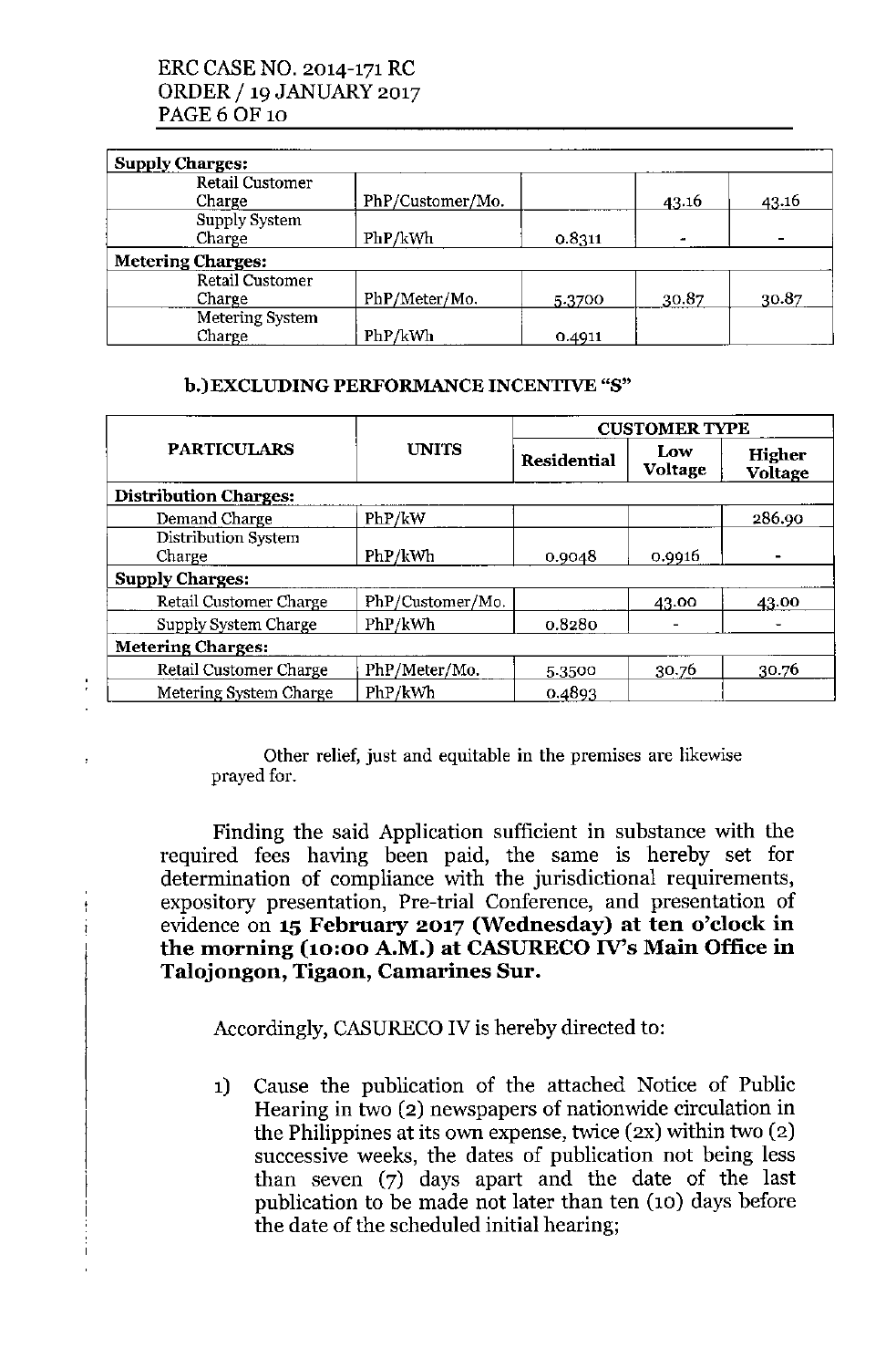ţ

ţ

ļ

ł

- 2) Furnish with copies of this Order and the attached Notice of Public Hearing the Offices of the Provincial Governor, the City and Municipal Mayors, and the Local Government Unit (LGU) legislative bodies within the affected franchise area for the appropriate posting thereof on their respective bulletin boards;
- 3) Inform of the filing of the Application, its reasons therefor, and of the scheduled hearing thereon, the consumers within the affected franchise area, by any other means available and appropriate;
- 4) Furnish with copies of this Order and the attached Notice of Public Hearing, the Office of the Solicitor General (OSG), the Commission on Audit (COA), and the Committees on Energy of both Houses of Congress. They are hereby requested, if they so desire to send their duly authorized representatives at the scheduled hearing; and
- 5) Furnish with copies of the Application and its attachments all those making requests therefor, subject to reimbursement of reasonable photocopying costs.

On the date of the initial hearing, Applicant must submit to the Commission its written compliance with the aforementioned jurisdictional requirements attaching therewith, methodically arranged and duly marked the following:

- 1) The evidence of publication of the attached Notice of Public Hearing consisting of affidavits of the Editors or Business Managers of the newspapers where the said Notice of Public Hearing was published, and the complete issues of the said newspapers;
- 2) The evidence of actual posting of this Order and the attached Notice of Public Hearing consisting of certifications issued to that effect, signed by the aforementioned Governor, Mayors, and LGU legislative bodies or their duly authorized representatives, bearing the seals of their offices;
- 3) The evidence of other means employed by Applicant to inform of the filing of the Application, its reasons therefore, and of the scheduled hearing thereon, the consumers within the affected franchise area;

С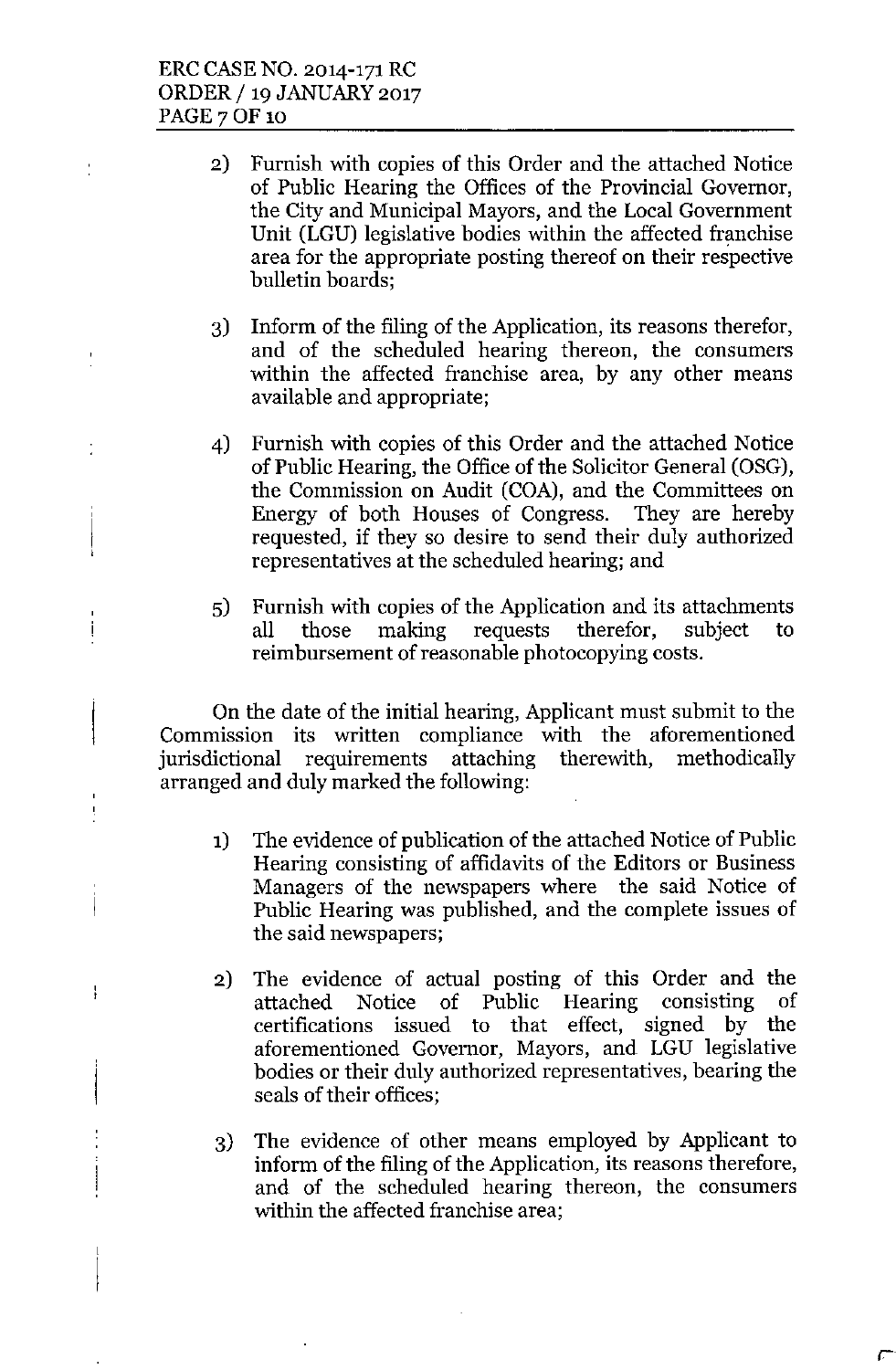÷

 $\frac{1}{2}$ 

į

ţ

İ

- 4) The evidence of receipt of copies of this Order and the attached Notice of Public Hearing by the Office of the Solicitor General (OSG), the Commission on Audit (COA), and the Committees on Energy of both Houses of Congress;
- 5) The evidence of receipt of copies of the Application and its attachments by all those making requests therefor, if any; and
- 6) Such other proofs of compliance with the requirements of the Commission.

Applicant and all interested parties are also required to submit, at least five (5) days before the date of initial hearing and Pre-trial Conference, their respective Pre-trial Briefs containing, among others:

- (a) A summary of admitted facts and proposed stipulation of facts;
- (b) The issues to be tried or resolved;
- (c) The documents or exhibits to be presented, stating the purposes thereof and proposed markings therefore; and
- (d) The number and names of the witnesses, with their written testimonies in an individual affidavit form, to be attached to the Pre-trial Brief.

Failure of Applicant to comply with the above requirements within the prescribed period shall be a ground for cancellation of the scheduled hearing, and the resetting of which shall be six (6) months from the said date of cancellation.

CASURECO IV must also be prepared to make an expository presentation of the instant Application, aided by whatever communication medium that it may deem appropriate for the purpose, in order to put in plain words and explain, for the benefit of the consumers and other concerned parties, what the Application is all about and the reasons and justifications being cited in support thereof.

### SO ORDERED.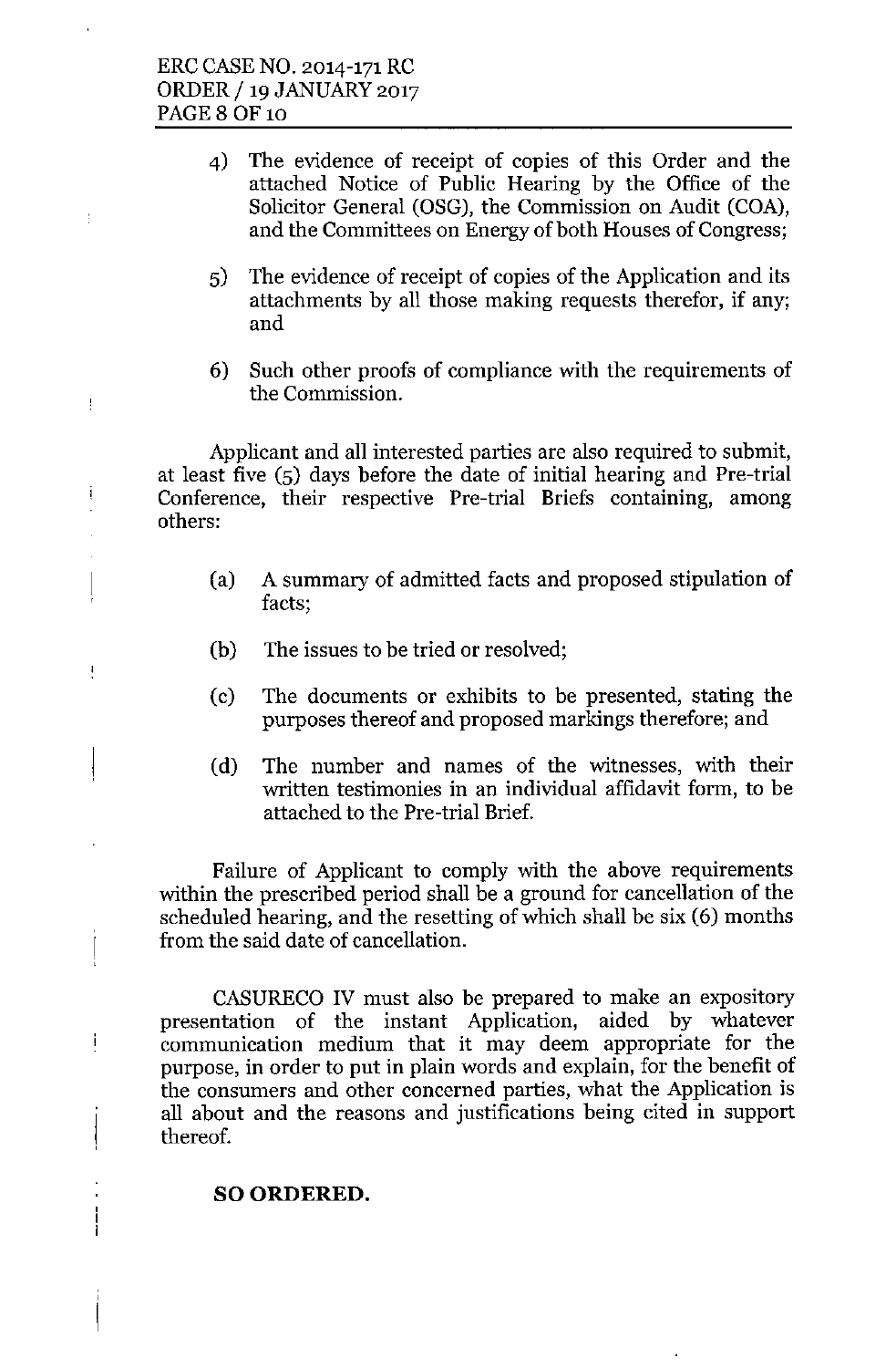## ERC CASE NO. 2014-171 RC ORDER / 19 JANUARY 2017 PAGE 9 OF 10

# Pasig City, 19 January 2017.

# FOR AND BY AUTHORITY OF THE COMMISSION:



A-2017-023-OC-08170

**Copy Furnished:**

- 1. Atty. Antonio Dionola Counsel for CASURECO IV Rm. 304 MJM Propeties Bldg., 650 J.P. Rizal St., Makati City
- **2. Camarines Sur IV Electric Cooperative, Inc. Talojongon, Tigaon, Camarines Sur**
- 3. Office of the Solicitor General 134 Amorsolo Street, Legaspi Village, Makati City
- **4. Commission on Audit Commonwealth Ave., Quezon City**
- **5. The Senate Committee on Energy** GSIS Building, Roxas Boulevard, Pasay City
- **6. The Committee on Energy House of Representatives** Batasan Hills, Quezon City
- 6. Office of the Mayor **Ocampo, Camarines Sur**

t

ŧ

 $\mathbf{I}$ 

 $\overline{\phantom{a}}$ 

ł

- 7. Office of the LGU Legislative Body **Ocampo, Camarines Sur**
- 8. Office of the Mayor **Tigaon, Camarines Sur**
- 9. Office of the LGU Legislative Body **Tigaon, Camarines Sur**
- 10. Office of the Mayor **Sangay, Camarines Sur**